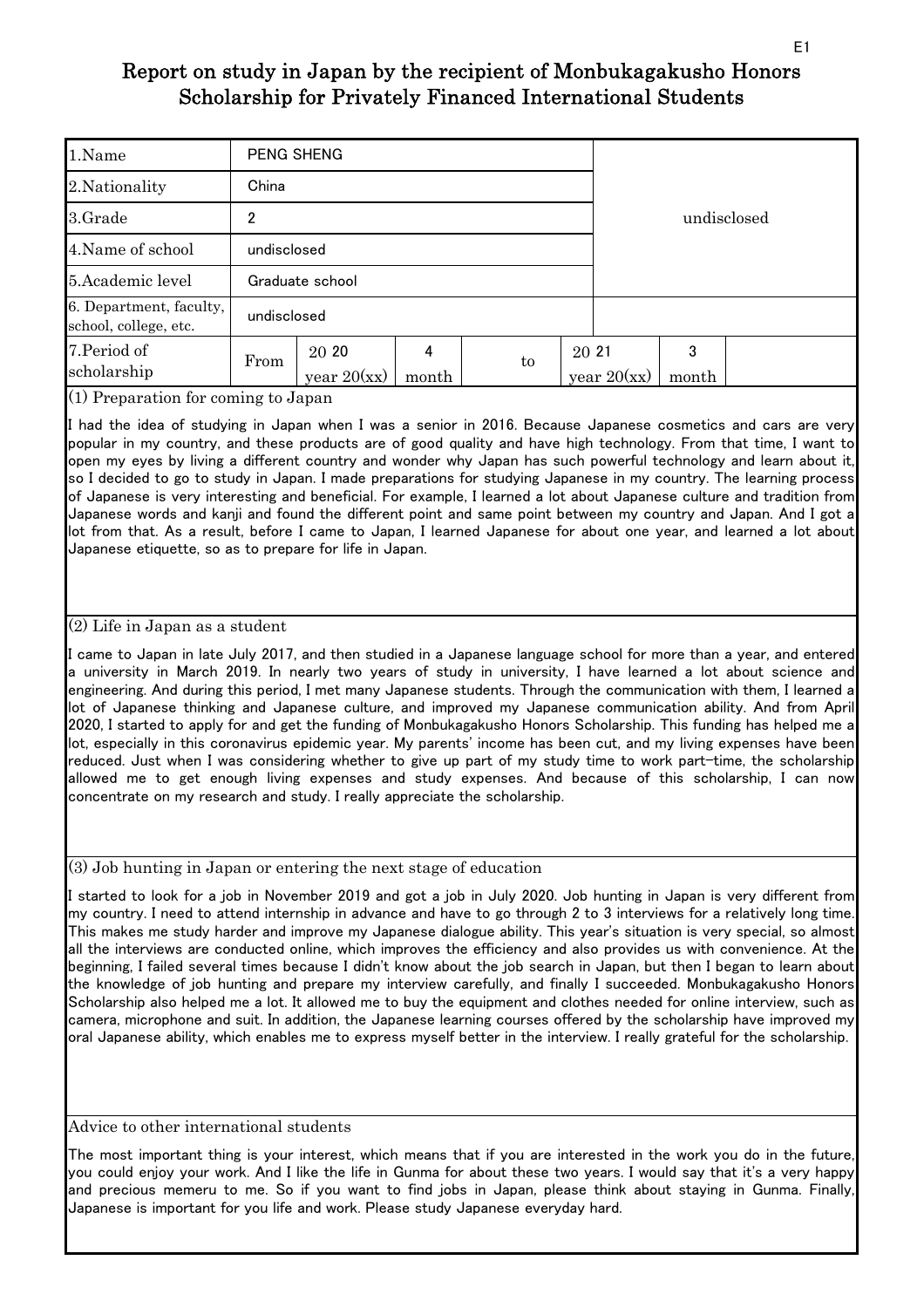| 1.Name                                           |        | CHELLET MARWAN BERNARD HASSAN             |       |    |        |               |                           |  |
|--------------------------------------------------|--------|-------------------------------------------|-------|----|--------|---------------|---------------------------|--|
| 2. Nationality                                   | France |                                           |       |    |        |               |                           |  |
| 3.Grade                                          | າ      |                                           |       |    |        |               |                           |  |
| 4. Name of school                                |        | Shinshu University                        |       |    |        |               |                           |  |
| 5. Academic level                                |        | Graduate school                           |       |    |        |               |                           |  |
| 6. Department, faculty,<br>school, college, etc. |        | Graduate School of Science and Technology |       |    | Title: |               | Me and my sister at Kyoto |  |
| 7. Period of<br>scholarship                      | From   | 20 20<br>year $20(xx)$                    | month | to | 20 21  | year $20(xx)$ | month                     |  |

(1) Preparation for coming to Japan

Before coming in Japan, I was already looking for a scholarship. I tried to planify my expense and worked to get money and be serene when I come to Japan. I also take contact with the university in Japan a lot to be sure everything was fine and to prepare myself the best as I can. I choose to come to Shinshu university because I did an internship 2 years before and loved the experience I get there.

### (2) Life in Japan as a student

The scholarship permits me to have enough time to do my research and study my classes. It also gives me time for studying the japanese language. It permits me to have a good live condition and pay my bills and my rent. Because of coronavirus, I lost my part-time job and the bills were more expensive than before and the scholarship help to keep a good student life. I also have a bit of saving that permit me to travel to some cities like Kyoto or Tokyo.

(3) Job hunting in Japan or entering the next stage of education

got time for job hunting and can save money to go to tokyo job fairs. A lot was online because of coronavirus and it was not easy to find a job but I finally found a job in Tokyo.

Advice to other international students

Try to plannify your expense and ask for a scholrship before coming to Japan. You should also try to study japanese before then it will be more easy for you.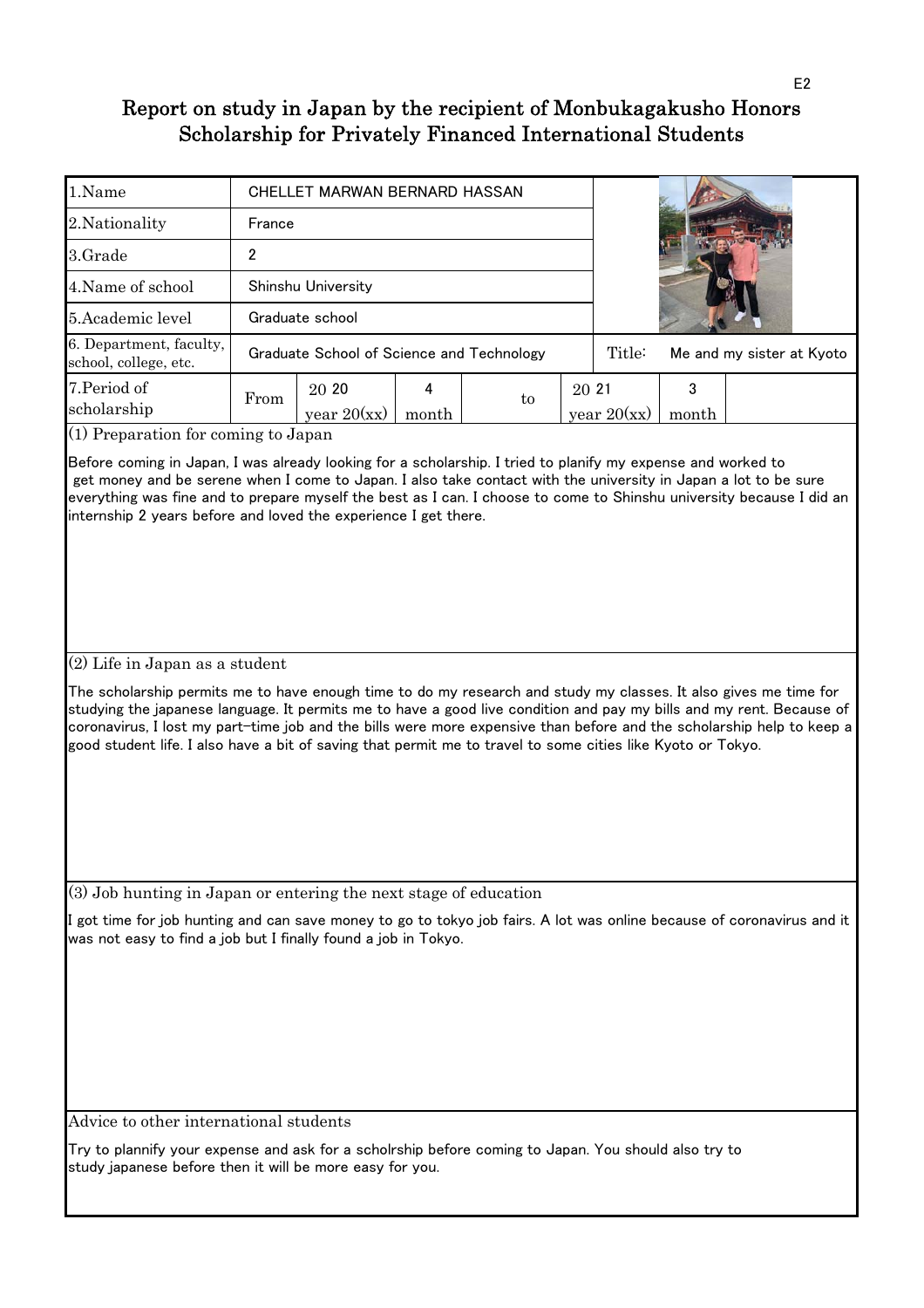| 1.Name                                           |                                                                                                                                                                                                                                                                                      | Bannawongsil Thunyarut                        |  |             |  |                        |            |  |
|--------------------------------------------------|--------------------------------------------------------------------------------------------------------------------------------------------------------------------------------------------------------------------------------------------------------------------------------------|-----------------------------------------------|--|-------------|--|------------------------|------------|--|
| 2. Nationality                                   | Thai                                                                                                                                                                                                                                                                                 |                                               |  |             |  |                        |            |  |
| 3.Grade                                          | 2                                                                                                                                                                                                                                                                                    |                                               |  | undisclosed |  |                        |            |  |
| 4. Name of school                                |                                                                                                                                                                                                                                                                                      | Tokyo Medical and Dental University           |  |             |  |                        |            |  |
| 5. Academic level                                |                                                                                                                                                                                                                                                                                      | Graduate school                               |  |             |  |                        |            |  |
| 6. Department, faculty,<br>school, college, etc. |                                                                                                                                                                                                                                                                                      | Graduate School of Medical and Dental Science |  |             |  |                        |            |  |
| 7. Period of<br>scholarship                      | 20 20<br>4<br>From<br>to<br>year $20(xx)$<br>month<br>$(1)$ n $(1)$ $(2)$ $(3)$ $(4)$ $(5)$ $(6)$ $(1)$ $(1)$ $(1)$ $(1)$ $(1)$ $(1)$ $(1)$ $(1)$ $(1)$ $(1)$ $(1)$ $(1)$ $(1)$ $(1)$ $(1)$ $(1)$ $(1)$ $(1)$ $(1)$ $(1)$ $(1)$ $(1)$ $(1)$ $(1)$ $(1)$ $(1)$ $(1)$ $(1)$ $(1)$ $(1$ |                                               |  |             |  | 20 21<br>year $20(xx)$ | 3<br>month |  |

(1) Preparation for coming to Japan

First and foremost, you need to find and contact with supervisors who are doing the research area similarly to your interested field. Then, after they accept you to be a student of their department, you need to prepare a number of documents for submitting application process of university. This step takes time and carefulness, so you should prepare the necessary documents as many as you can before deciding to study aboard.

Before coming to Japan, I prepared myself through asking my senior and searching on the internet about the living life, accommodation, transportation and living expenses in Japan. It's better to know the important information in advance because it can definitely help you plan your next chapter.

### (2) Life in Japan as a student

My life in Japan is cheerful and fantastic. I have known a lot of people both Japanese and foreign persons. My seniors in laboratory also helped me about introducing the new places and people. Everyone is so nice and polite. Moreover, I have an opportunity to work with the professors who have a lot of knowledge and experience about the research field which I'm interested. Furthermore, it's my pleasure to get the Honors scholarship because it helps me lighten the living expenses in Japan and concentrate on doing research.

(3) Job hunting in Japan or entering the next stage of education

After graduating Ph.D. 's degree, if you would like to find a job in japan as a researcher or a postdoc in order to continue your research or gain skills and experience, you should discuss with your supervisor about your desire. Truthfully, Japanese skill brings higher priority for this position.

Advice to other international students

Learning Japanese language is necessary and recommended for living in Japan. Even though your department doesn' t require to speak in japanese, it's better to study Japanese language because you will get plenty of chances to understand the culture in Japan, make good friends in the class, and maybe have an opportunity for sightseeing around Japan. So, let's enjoy and discover the new journey in Japan!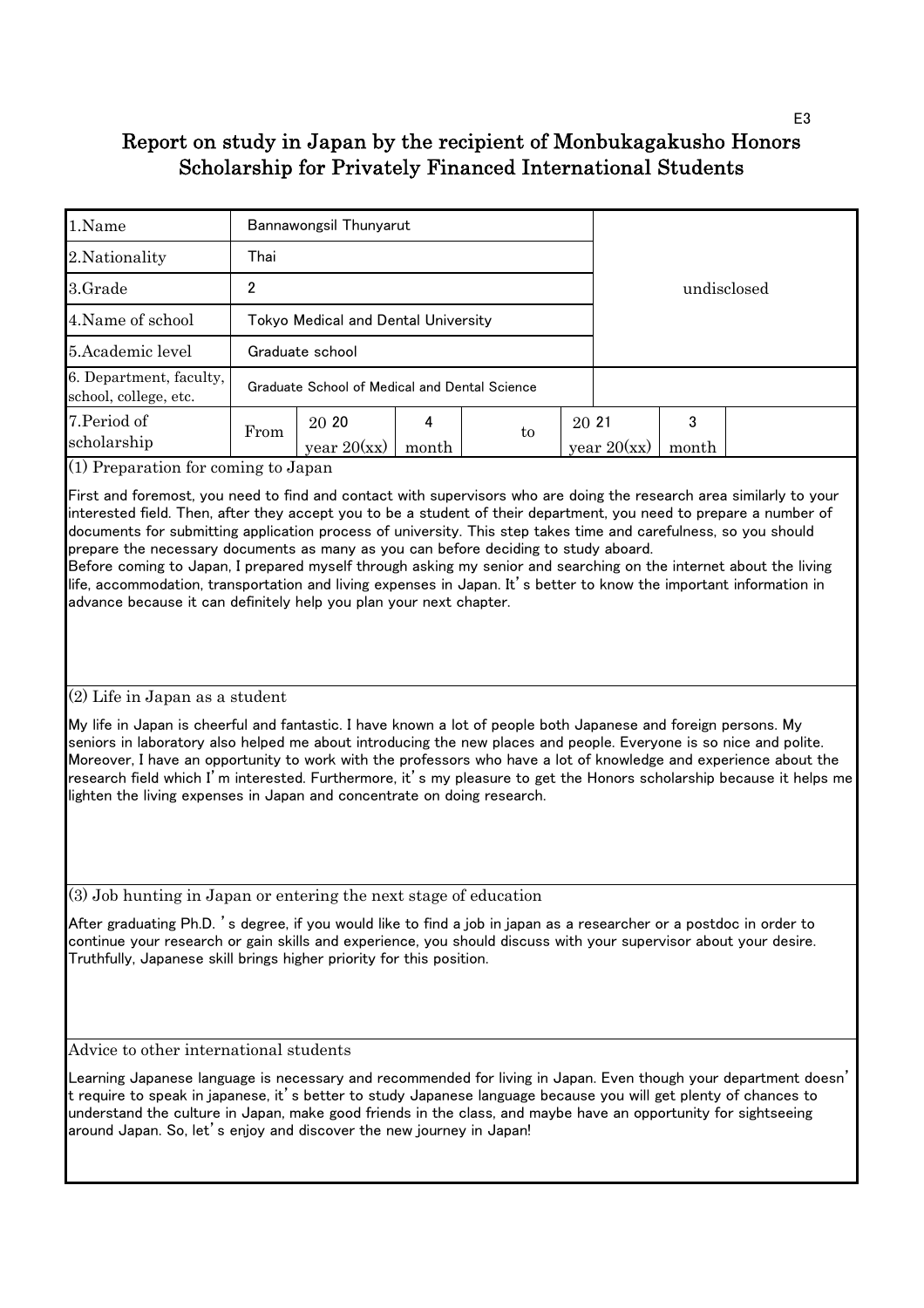| 1.Name                                           |            | Luthfia Shofi Albi                   |       |  |        |               |                         |  |
|--------------------------------------------------|------------|--------------------------------------|-------|--|--------|---------------|-------------------------|--|
| 2. Nationality                                   | Indonesian |                                      |       |  |        |               |                         |  |
| 3.Grade                                          |            |                                      |       |  |        |               |                         |  |
| 4. Name of school                                |            | Tokyo Institute of Technology        |       |  |        |               |                         |  |
| 5. Academic level                                |            | Graduate school                      |       |  |        |               |                         |  |
| 6. Department, faculty,<br>school, college, etc. |            | Graduate school of Civil Engineering |       |  | Title: |               | Enjoying Autumn Foliage |  |
| 7. Period of                                     |            | 20 20<br>20 21<br>From<br>to         |       |  |        |               | 3                       |  |
| scholarship                                      |            | year $20(xx)$                        | month |  |        | year $20(xx)$ | month                   |  |

(1) Preparation for coming to Japan

It is very important to search for a lot of information before coming to Japan. Keeping notes of important deadlines and required documents is a must because many documents should be submitted. I already planned to continue my study one year before I came to Japan, so I did a lot of research about how to study in Japan and the steps that I should do. After accepted by the professor from the lab that I am interested in, he assisted me in providing information regarding the procedure for admission and it was very helpful. I already learned Japanese before I came here and it makes my life easier because I can communicate easier.

#### (2) Life in Japan as a student

Being a student in Japan is a wonderful experience. I can learn a lot from many professors and lab friends here. The scholarship from JASSO helps to lift up my expenses and it helps me to concentrate on my studies. Since each of the lab members has a different research theme, I can expand my knowledge about the field of my study from the seminar that is held every two weeks. The learning environment is also very positive because the professor and the lab member are very supportive. Before I came to Japan, I thought that the environment will be very competitive. Turns out, it was a very healthy environment. Besides that, since my country only has two seasons, I absolutely enjoy the four seasons in Japan and the events for each season.

(3) Job hunting in Japan or entering the next stage of education

In Japan, there is such a thing as job hunting season, which is the time when people start applying for a job. People usually do job hunting from one year to six months before graduation. Since the process to finally get the final offer is quite long, starting early to look for work is better. We need to spare some time to apply for a job because there are many required documents. It is important to pay attention to the job-hunting schedule in Japan so you will not miss anything.

Advice to other international students

My advice is to take as many opportunities as possible while in Japan. Not everyone can have the opportunity to study in Japan. If you have any problem with your research, don't be shy to ask your professors and lab members because their suggestions will be very helpful. Also, practice your Japanese and don't be afraid to speak Japanese even though it's not perfect.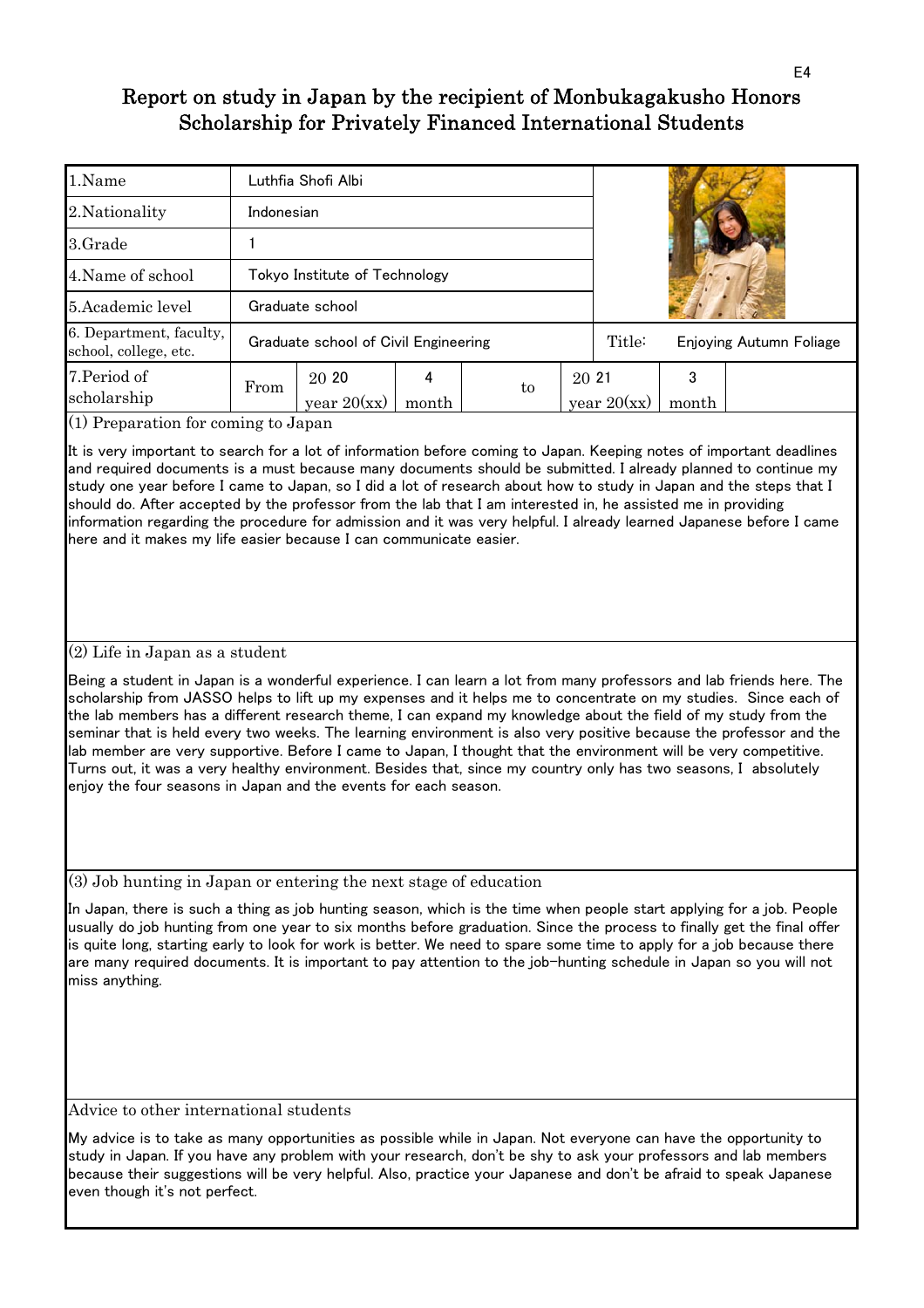| 1.Name                                           |               | Ronnakorn Siwadamrongpong                 |            |             |       |               |            |  |  |  |  |
|--------------------------------------------------|---------------|-------------------------------------------|------------|-------------|-------|---------------|------------|--|--|--|--|
| 2. Nationality                                   | Thai          |                                           |            |             |       |               |            |  |  |  |  |
| 3.Grade                                          | Master year 2 |                                           |            | undisclosed |       |               |            |  |  |  |  |
| 4. Name of school                                |               | Nara Institute of Science and Technology  |            |             |       |               |            |  |  |  |  |
| 5. Academic level                                |               | Graduate school                           |            |             |       |               |            |  |  |  |  |
| 6. Department, faculty,<br>school, college, etc. |               | Graduate school of Science and Technology |            |             |       |               |            |  |  |  |  |
| 7. Period of<br>scholarship                      | From          | 20 20<br>year $20(xx)$                    | 4<br>month | to          | 20 21 | year $20(xx)$ | 3<br>month |  |  |  |  |

(1) Preparation for coming to Japan

 From my junior high school, I knew about Japan from the news or manga and anime. During my bachelor's degree, I had the opportunity for an internship in Japan for two months. In that time, I received a good experience from not only the research that I do not know but also the daily life and unseen things in Japan. Thus, I aimed for studying abroad in Japan. By consulting with my supervisor and Japanese professor, I got the chance for my master's degree. Because I had about five months before my entrance, I prepare myself by studying Japanese and research theme of the laboratory.

### (2) Life in Japan as a student

 As I knew about the household chores, I did not feel difficult for living alone. At first, registrations and procedures were very difficult because my Japanese was not good. Even so, I got friendly supports and advice from both Thai and Japanese people around me. Thus, difficult tasks could be solved. During my study, I have slowly improved my language by communicating with them in Japanese. Moreover, I could get to understand them better by spending time and cooperating with them.

(3) Job hunting in Japan or entering the next stage of education

 From my target of becoming a researcher, it is reasonable to deepen the knowledge and face challenging problems while cooperating with people from a different field. For this reason, I plan to continue my study at the doctoral level in the same university after my master's degree.

Advice to other international students

 Studying abroad could be considered as the spacial gap time for the small failures because you could handle and learn from them with less pressure than the normal time. If you want to try something out, please take time and do it.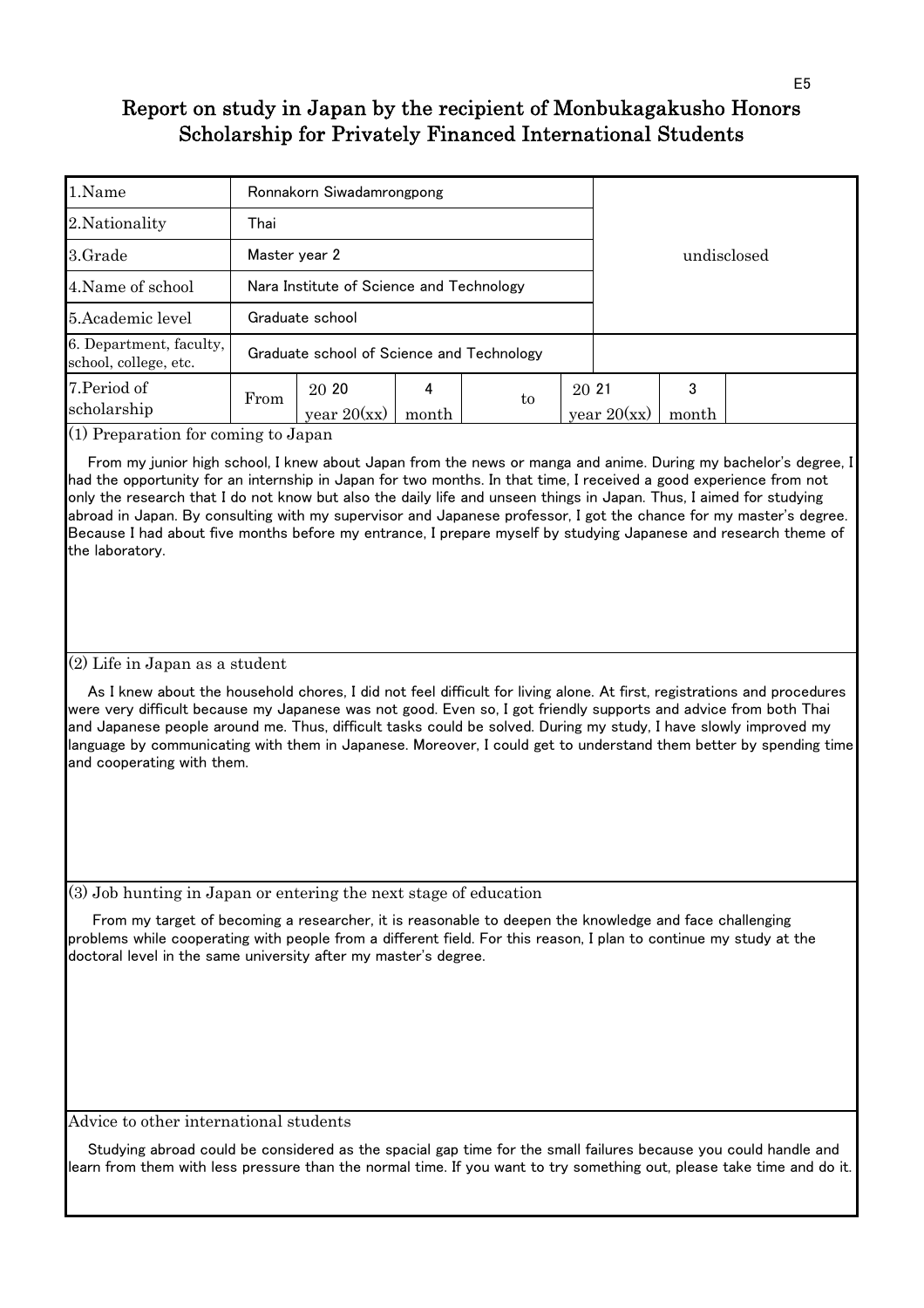| 1.Name                                           |          | ACHAWIN CHITRANONDH                   |             |    |        |               |            |  |
|--------------------------------------------------|----------|---------------------------------------|-------------|----|--------|---------------|------------|--|
| 2. Nationality                                   | THAILAND |                                       |             |    |        |               |            |  |
| 3.Grade                                          | 2nd Year |                                       |             |    |        |               |            |  |
| 4. Name of school                                |          | AKITA INTERNATIONAL UNIVERSITY        |             |    |        |               |            |  |
| 5. Academic level                                |          | Graduate school                       |             |    |        |               |            |  |
| 6. Department, faculty,<br>school, college, etc. |          | <b>Global Communication Practices</b> |             |    | Title: |               | かまくら       |  |
| 7. Period of<br>scholarship                      | From     | 20 19<br>year $20(xx)$                | 10<br>month | to | 20 21  | year $20(xx)$ | 3<br>month |  |

(1) Preparation for coming to Japan

Before coming to Japan, learning about the differences as much as possible is one of the things I have been told by a lot of people. The culture, language, food, custom, weather are pretty much not the same as my home country. I would say knowing Japanese language is very crucial if you plan for a long-term living in Japan. Because it is so useful to know Japanese when you are in Japan. Apart from that, knowing the weather and get the right clothes. I am from a hot country so the cold temperature is not really my thing. And do not forget to bring your home country food. Sooner or later you might feel homesick and home-country food is one of the best cure. I would say it again, bring a lot of food. You can never be too prepared!

### (2) Life in Japan as a student

A student life in Japan is quite pleasant I would say. Even though I cannot speak Japanese very well, I have a lot of Japanese friends who are willing to help when I needed. Making friends and exchanging cultural knowledge are a lot of fun and becoming really valuable experience for me. Plus, you can get a cheaper movie ticket as a student!

(3) Job hunting in Japan or entering the next stage of education

Advice to other international students

If you have managed yourself to come to Japan, seize the moment and enjoy this as much as possible. The life as a student might not last for long but I dare say it is one of the most joyful and valuable experience you can ever have. One last thing, do join the festivals in Japan. They are very unique and outstanding!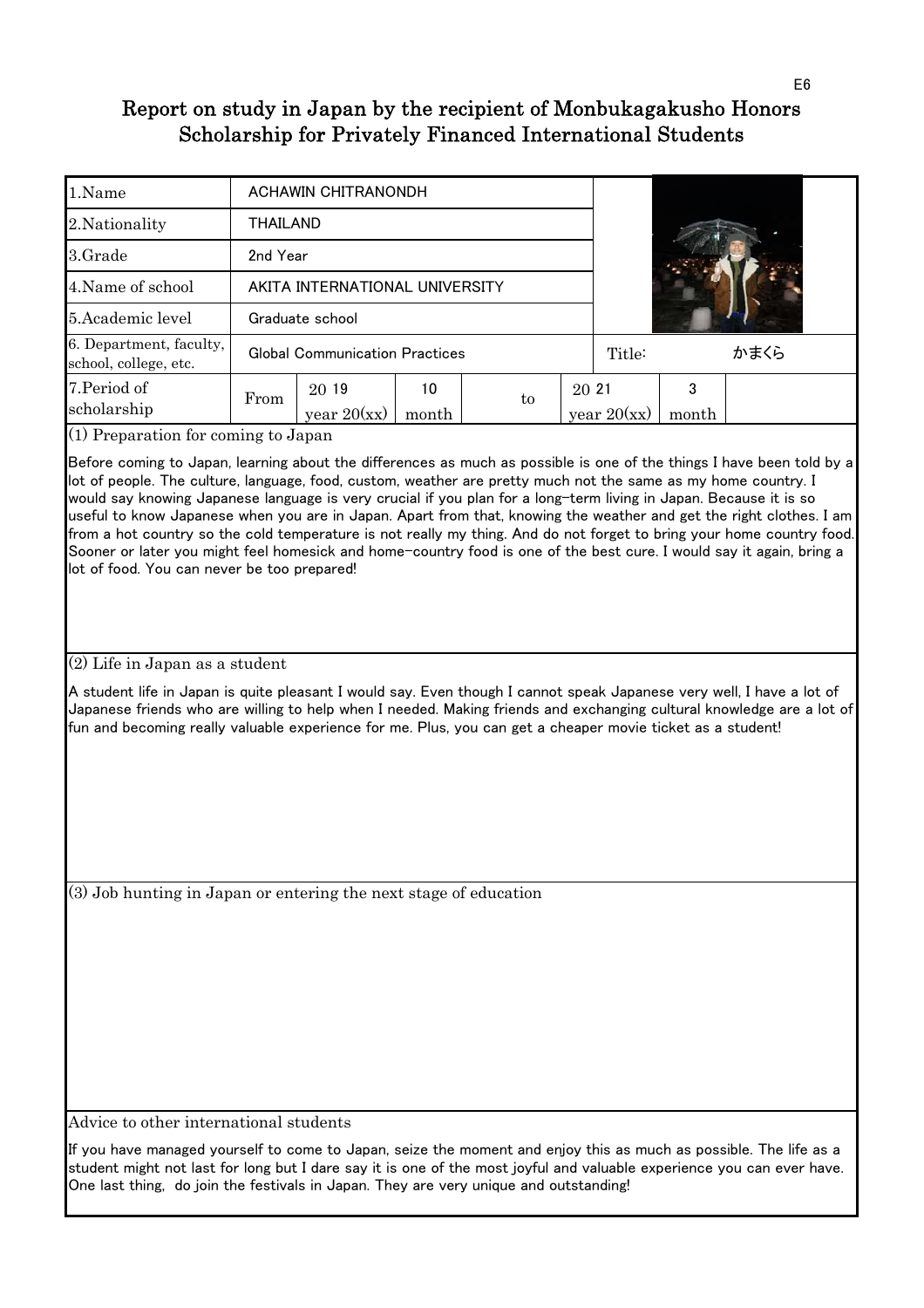| 1.Name                                           |             | <b>TROILLET Lucien Xavier</b>  |       |    |       |               |       |                              |
|--------------------------------------------------|-------------|--------------------------------|-------|----|-------|---------------|-------|------------------------------|
| 2. Nationality                                   | Switzerland |                                |       |    |       |               |       |                              |
| 3.Grade                                          | D1          |                                |       |    |       |               |       |                              |
| 4. Name of school                                |             | Kochi University of Technology |       |    |       |               |       |                              |
| 5. Academic level                                |             | Graduate school                |       |    |       |               |       |                              |
| 6. Department, faculty,<br>school, college, etc. |             | Graduate school of Engineering |       |    |       | Title:        |       | Taking a walk with my friend |
| 7. Period of                                     | From        | 20 20                          | 4     | to | 20 21 |               | 3     |                              |
| scholarship                                      |             | year $20(xx)$                  | month |    |       | year $20(xx)$ | month |                              |

(1) Preparation for coming to Japan

As I had been working in a hospital's informatics department for three years, I studied a lot in my free time and vacations to catch back up to mathematics lessons I had not used for a long time and getting into more algorithmic oriented programming as opposed to database and application oriented programming that I had mainly been focused on for my job.

Following the confirmation of acceptance, I started preparing for my departure. However, due to the Covid pandemic, my arrival in March was delayed. I had to start doing some PhD work from Switzerland and had to find a temporary job until I could leave for Japan. Finally, in October, I was allowed to get a new Visa and could travel to Japan under special conditions such as quarantine and Covid tests on departure and arrival.

I made sure to take all of the essential things before leaving: hot and cold weather clothes, medical masks, enough cash to manage until I got a bank account, Identifications, etc…

(2) Life in Japan as a student

For now, life in Japan is a bit weird due to the Covid pandemic, but it has still been enjoyable. My Professor was very helpful in providing all the necessary material I would need, a good working Environment and support for getting started. I was also assisted by two tutors from my lab who have been very helpful for setting up my daily life and have become my first friends at the University. Of course the university staff have also been most helpful and I can turn to them whenever I have any problem.

On the more casual side, I have not yet been able to be as active as I would wish, due to the Covid pandemic. I try to stay home as much as possible and stay away from places with a lot of people to do my part in preventing further spread of the virus. I still was able to visit around a bit by myself but I am waiting impatiently to join club activities, do more sports and having more opportunities to meet people once it is safer.

(3) Job hunting in Japan or entering the next stage of education

Being a first year PhD student, I have not yet seriously considered what I will do in my next job.

I think it is too early to make plans about this. Further events might influence my choice, to stay in Japan or return to Switzerland as well as the kind of jobs I will be looking for in the future.

Since all of this is very uncertain and far away at the moment, I prefer not to make serious plans as they will most likely be outdated once I get to the end of the PhD.

Advice to other international students

Before coming to Japan, I heard a lot of people complain about Japanese people not being very open with strangers. However, in my experience, they are really friendly and helpful as long as you make the effort of trying to communicate and make it clear it doesn't matter to you if they can't speak your language perfectly.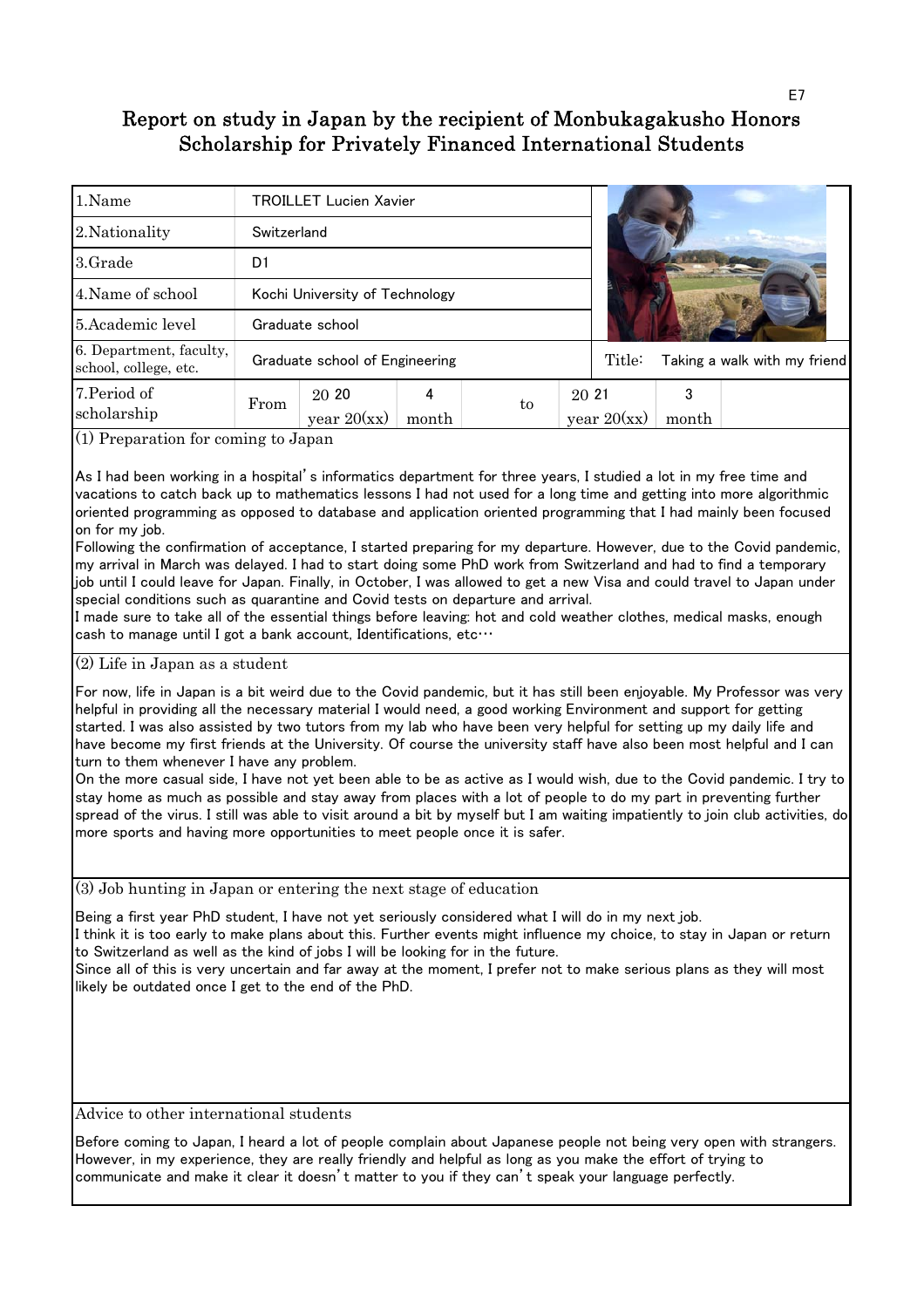| 1.Name                                           |                              |                                                                                                 | <b>ZHAO QINFENG</b> |    |       |               |            |                                     |  |  |  |
|--------------------------------------------------|------------------------------|-------------------------------------------------------------------------------------------------|---------------------|----|-------|---------------|------------|-------------------------------------|--|--|--|
| 2. Nationality                                   |                              |                                                                                                 | <b>CHINESE</b>      |    |       |               |            |                                     |  |  |  |
| 3.Grade                                          |                              |                                                                                                 | Doctoral first year |    |       |               |            |                                     |  |  |  |
| 4. Name of school                                | The University of Kitakyushu |                                                                                                 |                     |    |       |               |            |                                     |  |  |  |
| 5. Academic level                                |                              |                                                                                                 | Graduate school     |    |       |               |            |                                     |  |  |  |
| 6. Department, faculty,<br>school, college, etc. |                              | Graduate school of Environmental Engineering,<br>Graduate Programs in Environmental Engineering |                     |    |       |               |            | Waiting at the airport for<br>Japan |  |  |  |
| 7. Period of<br>scholarship                      | From                         | 20 20<br>year $20(xx)$                                                                          | 11<br>month         | to | 20 21 | year $20(xx)$ | 3<br>month |                                     |  |  |  |

(1) Preparation for coming to Japan

 Before you decide to study in Japan, the most important thing is to know what you want to do here and what you want to do after graduation.Only truly understand their goals, will have the motivation to do the next thing, can also choose a school more smoothly. After you do this, you should study the language and prepare your study plan so that you can spend your time in Japan more fully and efficiently.

### (2) Life in Japan as a student

The life and study in Japan is very different from that in China. There are some things that I get used to and some things that I don't get used to, but I think the life in Japan is very comfortable.The biggest problem of living in Japan is the cost of living. Undoubtedly, the Spending here is higher than in China. But fortunately there are a lot of scholarships to apply for, and I have applied.The scholarship has made my life a little easier. I would rather talk about the kindness of the Japanese people than the frugality of life.The staff of the school, the teachers and students of the research office were very kind to me and solved many problems for me very patiently. The staff of supermarkets and convenience stores that I often go to in my daily life also communicated with me very patiently. I was very moved by my poor Japanese.

(3) Job hunting in Japan or entering the next stage of education

I am only a freshman of ph. D. this year, so I haven't considered this aspect yet. But I think if I have a good chance, I will stay in Japan.

Advice to other international students

Although the cost of living in Japan is indeed a little high, I don't think it should be an obstacle for you to study in Japan. As long as you study hard and perform well, there are plenty of opportunities here. Scholarship can solve your troubles.If you want to study in Japan, you must pay more attention to the scholarship.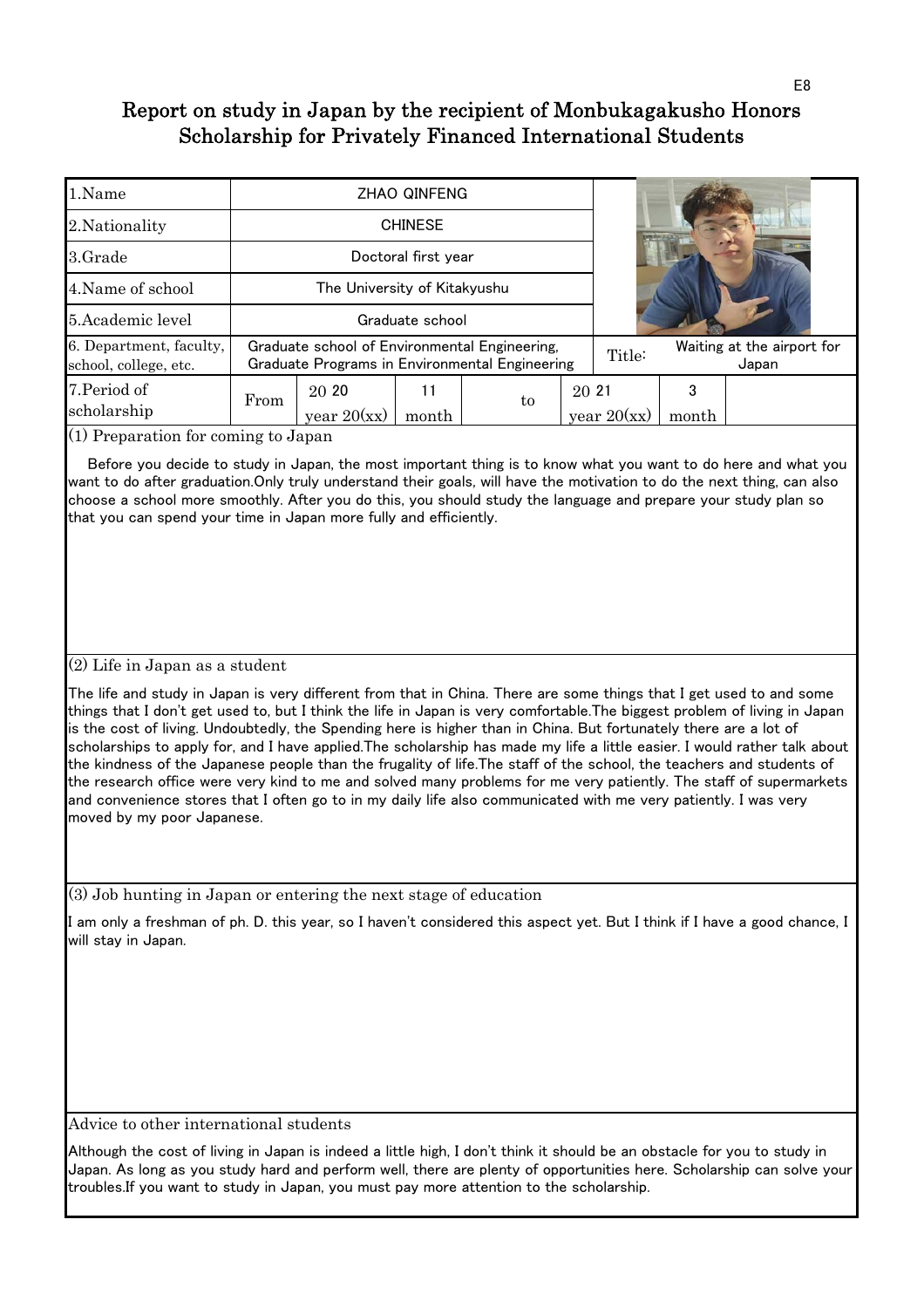| 1.Name                                           |            | Rahman Mehnaz                     |             |    |        |               |            |  |
|--------------------------------------------------|------------|-----------------------------------|-------------|----|--------|---------------|------------|--|
| 2. Nationality                                   | Bangladesh |                                   |             |    |        |               |            |  |
| 3.Grade                                          | 2          |                                   |             |    |        |               |            |  |
| 4. Name of school                                |            | International University of Japan |             |    |        |               |            |  |
| 5. Academic level                                |            | Graduate school                   |             |    |        |               |            |  |
| 6. Department, faculty,<br>school, college, etc. | <b>MBA</b> |                                   |             |    | Title: |               | <b>MBA</b> |  |
| 7. Period of<br>scholarship                      | From       | 20 18<br>year $20(xx)$            | 10<br>month | to | 20 20  | year $20(xx)$ | 6<br>month |  |

(1) Preparation for coming to Japan

I prepared myself for some Japanese ettiquttes and culture. In youtube, there are several vidoes available and it helped me a lot. Also, I learnt basic hiragana and katakana through google and some online books. I also learnt about the Japanese geography which helped me to make a list for travel. Also, I focused on learning some basic greetings in Japanese which helped me later to impress local residents and make friends.

### (2) Life in Japan as a student

In one words it was life-changing. I came from Bangladesh and the first thing that attracted me was the safety and security of women in streets. I was also amazed by their omote nashi ( hospitality). I have faced different challnges as student but whenever I asked for help , I could get because Japanese people are kind and generous. My major was finance and I had to spend a lot of time studying but I made a balance between my social and academic life. I have joined some volunteer cultural exchange clubs and participated in Kimono/Yukata wearing ceremony, Tea ceremony, Japanese Koto learning and what not. I also helped young kids and adults in learning English and they helped me learning Japanese. I also took regular course in my university for learning Japanese and got involved in lot of extra curricularactivities. I had the best experience as student and I became more independent and culturally aware human.

(3) Job hunting in Japan or entering the next stage of education

For Job hunting, I had prepare myself with patience. There things are important for Job hunting- 1. Acquring some technichal skill 2. Practicing soft skill 3. Willingness to learn Japanese language and adopt their culture.

Advice to other international students

Japan is one of the most emoathetic culture and secured society. As a south asia woman, I felt more empowered and relaxed after coming here. Please don't hesitate to apply and enjoy their wonderful culture and technology.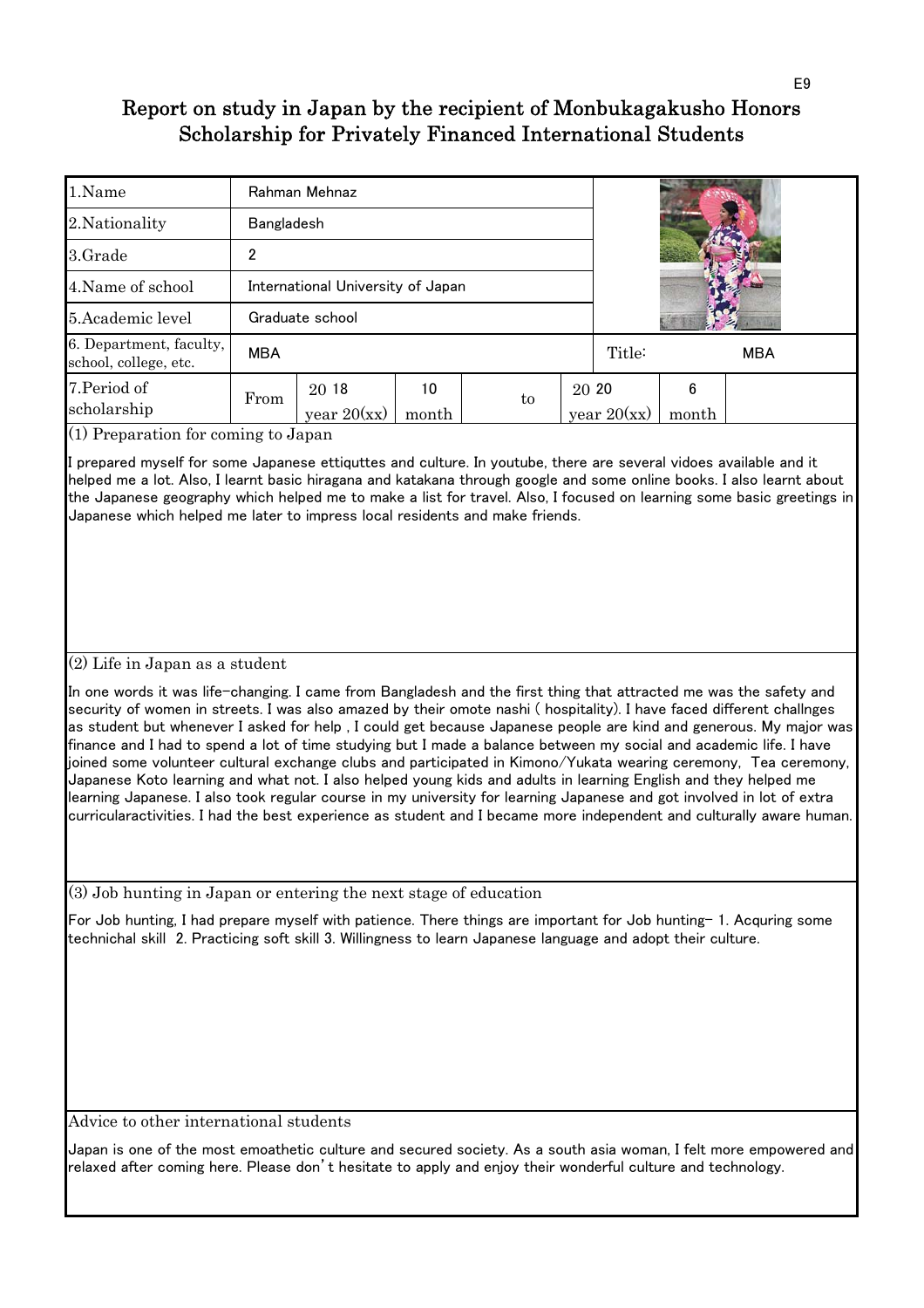| 1.Name                                           |                | RANADIVE SHUBHENDU SANDEEP                            |            |             |       |               |            |  |  |  |  |
|--------------------------------------------------|----------------|-------------------------------------------------------|------------|-------------|-------|---------------|------------|--|--|--|--|
| 2. Nationality                                   | <b>INDIA</b>   |                                                       |            |             |       |               |            |  |  |  |  |
| 3.Grade                                          | M <sub>2</sub> |                                                       |            | undisclosed |       |               |            |  |  |  |  |
| 4. Name of school                                |                | Waseda University                                     |            |             |       |               |            |  |  |  |  |
| 5. Academic level                                |                | Graduate school                                       |            |             |       |               |            |  |  |  |  |
| 6. Department, faculty,<br>school, college, etc. |                | Grauate School of Information, Production and Systems |            |             |       |               |            |  |  |  |  |
| 7. Period of<br>scholarship                      | From           | 20 20<br>year $20(xx)$                                | 4<br>month | to          | 20 21 | year $20(xx)$ | 3<br>month |  |  |  |  |

(1) Preparation for coming to Japan

As a Masters Student applicant you need to do a thorough research about every university before applying to them in order to choose a research lab that will best suit your research theme and resonates your thought process. Most of the Japanese universities have webpages about them in Japanese, which becomes difficult for someone with little to no knowledge about Japanese language like me to navigate through them and search for a well suited lab for yourself. The JASSO website really helped me through this difficulty by providing detailed information about all Japanese universities in English. The application process to Waseda University was properly guided by the office personnels. They also helped me with visa process and accomodation in Japan. Overall, the process before coming to Japan was hassle free thanks to JASSO and Waseda University.

### (2) Life in Japan as a student

As an international student, life in Japan is not easy. The first hurdle is to understand Japanese language in order to comminicate with the locals, make friends and in some cases understand your lectures if they are in Japanese. Before coming to Japan, I had studied Japanese language for a year, so it was a bit easy to overcome this hurdle. The second hurdle is financial support as Japan is one of the costliest countries to live especially Tokyo. The JASSO scholarship helped me with this problem as I was able to pay for basic neccessities like Rent, Utilities and Food through it. This helped me focus on my research and avoid unnecessary part time work. The professors in my university understand the problems faced by international students and try to help in any possible way in regards to courses and research. Even the local people try to help you in any way possible which I think is one of the best thing about living in Japan.

(3) Job hunting in Japan or entering the next stage of education

The job hunting process in Japan took me longer than expected due to COVID-19 circumstances. But the university's career center and my friends helped me throughout the process. I'm looking forward to working in Japan and getting to know more about Japanese work culture after completing my graduation at Waseda University.

Advice to other international students

If you intend to study in Japan I would really recommend to learn the language to be able to have daily life conversations. Secondly, you can apply to JASSO scholarship to help you financially as it is really beneficial. Finally, try to travel around Japan to learn more about the culture and discover beautiful sceneries, which Japan is famous for.